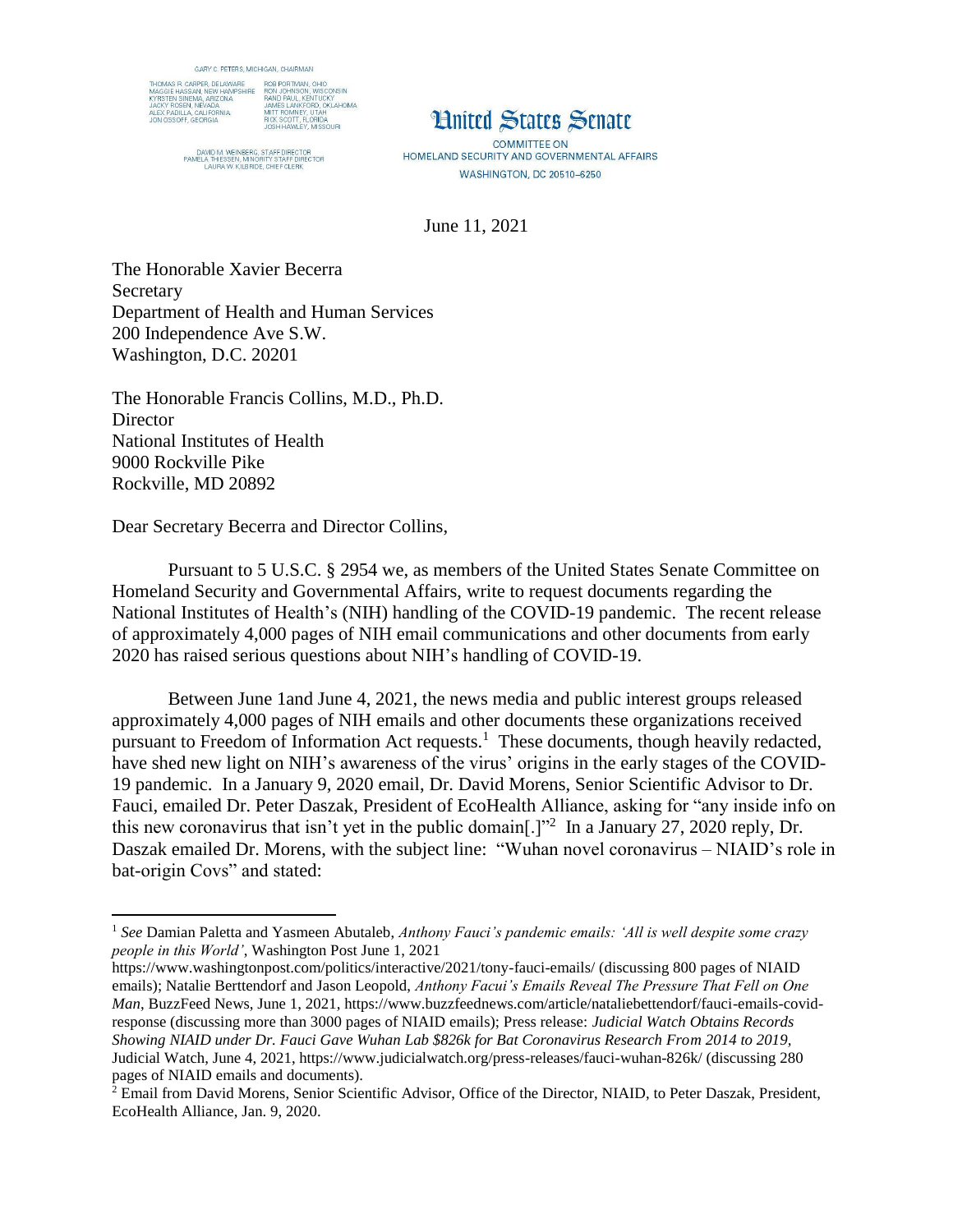The Honorable Xavier Becerra The Honorable Francis Collins, M.D., Ph.D. June 11, 2021 Page 2

l

Happy to have a phone call. re the Wuhan CoV, but just wanted to mention a few things for your information and hopefully to pass on to Tony Fauci for when he's being interviewed re. the new CoV: NIAID has been funding coronavirus research for the past 5 years…Collaborators include Wuhan Institute of Virology (currently working on the  $nCoV$ ) and Ralph Baric.<sup>3</sup>

On February 1, 2020, just five days after Dr. Daszak's email about the Wuhan laboratory, Dr. Fauci sent an email to Dr. Hugh Auchincloss, with the subject line "Important" and attached a 2015 study by Dr. Ralph Baric and Zheng Li Shi of the Wuhan Institute of Virology, which discussed creating a "chimeric virus", <sup>4</sup> Dr. Fauci wrote:

Hugh: It is essential that we speak this AM. Keep your cell phone on...Read this paper as well as the email that I will forward you now. You will have tasks today that must be done. $5$ 

It is unclear the extent to which NIH officials, including Dr. Fauci, considered the possibility that the virus originated in a laboratory and what, if any, actions they took to seriously investigate this possibility. It is also unclear why NIAID officials eventually decided to downplay the likelihood that the virus originated in a laboratory and, instead, promote that it originated naturally.<sup>6</sup> In order to better assist Congress in performing its oversight function, please provide the following information:

1. All records involving Anthony Fauci, Hugh Auchincloss, David M. Morens, F. Gray Handley, Francis Collins, Ping Chen, Peter Daszak, Ralph Baric, Zheng Li Shi, Lawrence Tabak, Jeremy Farrar, Kristian Anderson, Feihu Yan, Steven Holland, or James Le Duc referring or relating to the Wuhan Institute of Virology, COVID-19, coronavirus,

<sup>3</sup> Email from Peter Daszak, President, EcoHealth Alliance, to David Morens, Senior Scientific Advisor, Office of the Director, NIAID, Jan. 27, 2020.

<sup>4</sup> <sup>4</sup> Ralph Baric et al., *A SARS-like cluster of circulating bat coronaviruses shows potential for human emergence*, Nature Medicine, Nov. 9, 2015, https://www.nature.com/articles/nm.3985.

<sup>5</sup> Email from Dr. Anthony Fauci, Director, NIAID, to Hugh Auchincloss, Principal Deputy Director, NIAID, Feb. 1 2020.

<sup>6</sup> *See e.g.* Email from Dr. Kristian G. Anderson, Associate Professor, Scripts Research Institute, to Dr. Anthony Fauci, Director, NIAID Mar. 8, 2020 (Dr. Anderson thanks Dr. Fauci for his "leadership and guidance" on a paper on COVID-19's origins, that paper, published in Nature magazine 6 days after the email definitively rejected any "laboratory construct or a purposefully manipulated [SARS-CoV-2]", Kristian G. Anderson, et. Al. *The proximal origin of SARS-CoV-2*, Nature Medicine, Mar. 17, 2020, https://www.nature.com/articles/s41591-020-0820-9); Email from Dr. Jeremy Farrar, Director, Wellcome to Dr. Anthony Facui, Director, NIAID Feb. 1, 2020 (discussing a teleconference with the authors of the Anderson paper, as well as Drs. Farrar and Christian Dorsten who would later sign the March 2020 Lancet letter stating SARS-CoV-2 had a natural origin, Peter Daszak, Christian Drosten, Jeremy Farrar, et. Al., *Statement in support of the scientists, public health professionals, and medical professionals of China combatting COVID-19*, Mar. 7, 2020, https://www.thelancet.com/journals/lancet/article/PIIS0140- 6736(20)30418-9/fulltext).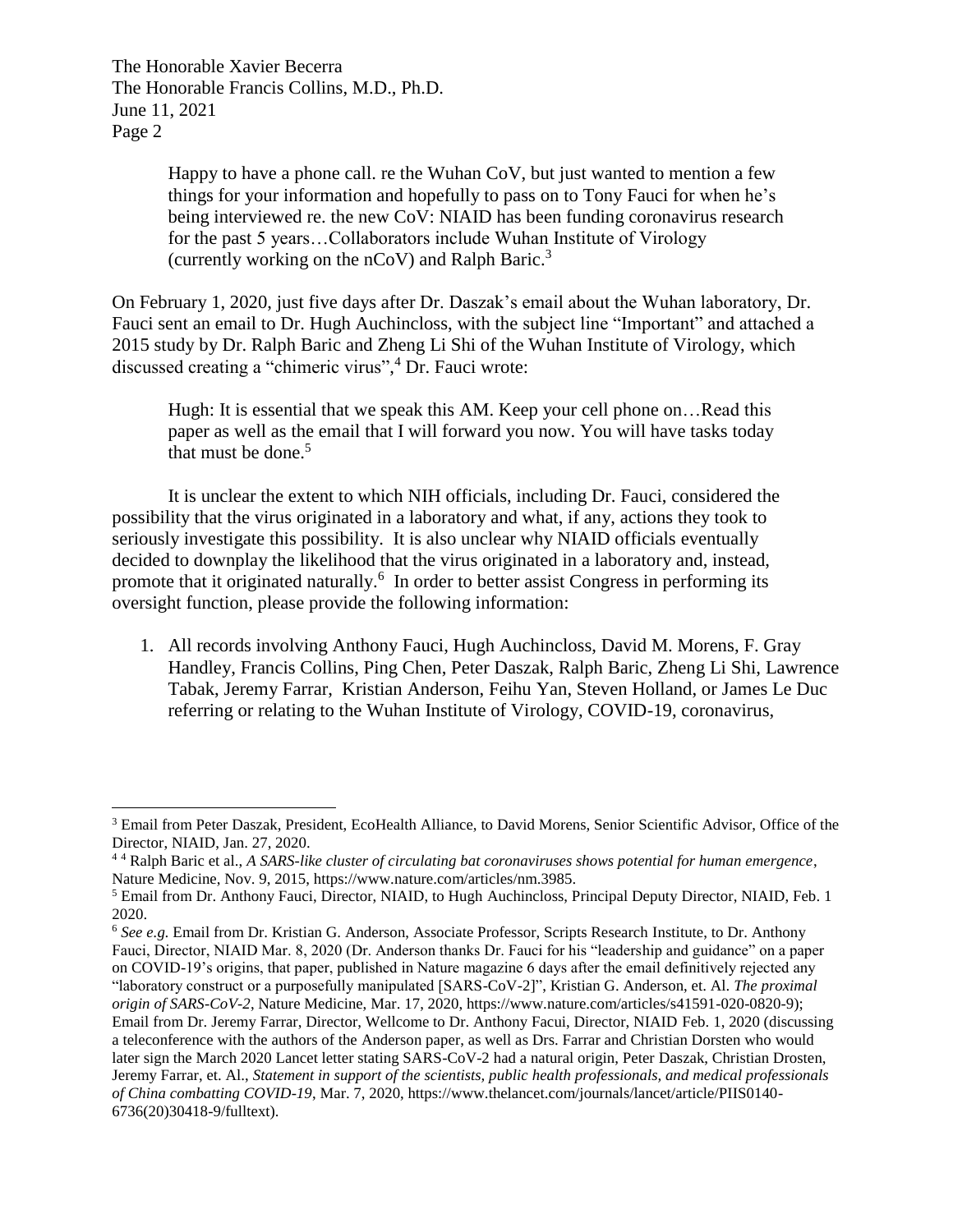The Honorable Xavier Becerra The Honorable Francis Collins, M.D., Ph.D. June 11, 2021 Page 3

EcoHealth Alliance, or Dr. Baric's 2015 coronavirus study;<sup>7</sup>

- 2. Complete and unredacted copies of all documents and communications responsive to the Washington Post's Freedom of Information Act (FOIA) request described in the June 1, 2021 article; $8$
- 3. Complete and unredacted copies of all documents and communications responsive to BuzzFeed News' FOIA request as described in the June 1, 2021 article;<sup>9</sup>
- 4. Complete and unredacted copies of all documents and communications responsive to Judicial Watch's FOIA request as described in the June 4, 2021 post;<sup>10</sup> and
- 5. Complete and unredacted copies of all documents and communications responsive to the following FOIA request  $IDs$ :<sup>11</sup>
	- a. 53801;
	- b. 54064;
	- c. 54085;
	- d. 54086;
	- e. 54087;
	- f. 55004;
	- g. 55006;
	- h. 55007; and
	- i. 55185.

5 U.S.C. § 2954 states:

An Executive agency, on request of the Committee on [Oversight and Reform] of the House of Representatives, or of any seven members thereof, or on request of the Committee on [Homeland Security and] Governmental Affairs of the Senate,

 $\overline{\phantom{a}}$ <sup>7</sup> Ralph Baric et al., *A SARS-like cluster of circulating bat coronaviruses shows potential for human emergence*, Nature Medicine, Nov. 9, 2015, https://www.nature.com/articles/nm.3985. "Records" include any written, recorded, or graphic material of any kind, including letters, memoranda, reports, notes, electronic data (emails, email attachments, and any other electronically-created or stored information), calendar entries, inter-office communications, meeting minutes, phone/voice mail or recordings/records of verbal communications, and drafts (whether or not they resulted in final documents).

<sup>8</sup> Damian Paletta and Yasmeen Abutaleb, *Anthony Fauci's pandemic emails: 'All is well despite some crazy people in this World'*, Washington Post June 1, 2021 https://www.washingtonpost.com/politics/interactive/2021/tony-fauciemails/ (discussing 800 pages of NIAID emails).

<sup>9</sup> Natalie Berttendorf and Jason Leopold, *Anthony Facui's Emails Reveal The Pressure That Fell on One Man*, BuzzFeed News, June 1, 2021, https://www.buzzfeednews.com/article/nataliebettendorf/fauci-emails-covidresponse (discussing more than 3000 pages of NIAID emails).

<sup>10</sup> Press release: *Judicial Watch Obtains Records Showing NIAID under Dr. Fauci Gave Wuhan Lab \$826k for Bat Coronavirus Research From 2014 to 2019,* Judicial Watch, June 4, 2021, https://www.judicialwatch.org/pressreleases/fauci-wuhan-826k/ (discussing 280 pages of NIAID emails and documents).

<sup>11</sup>NIH 2020 FOIA Log, https://www.nih.gov/sites/default/files/institutes/foia/20210414-foia-log-2020.pdf.